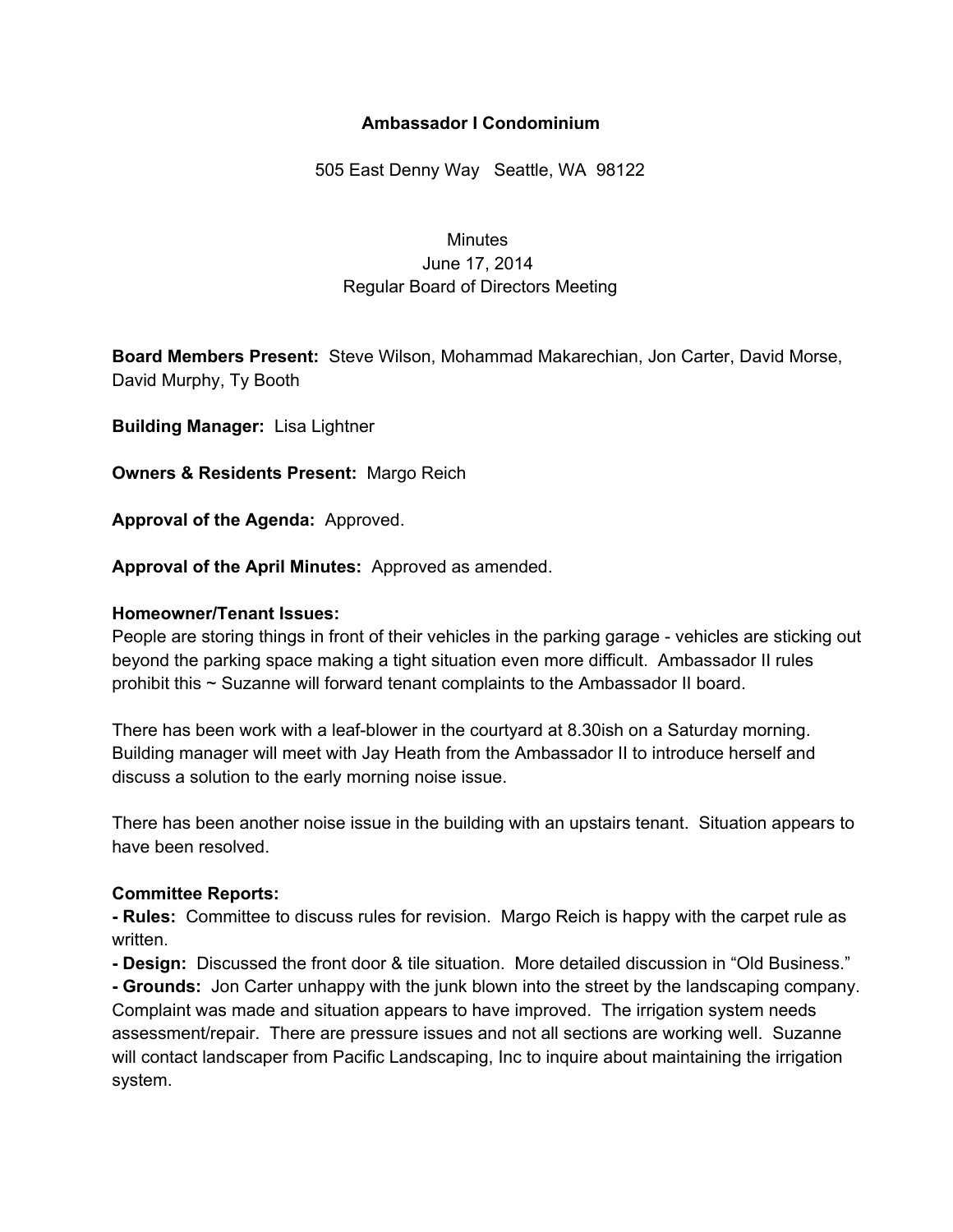**Website/Communications:** Ambassador I website still lagging. Minutes to be sent to Rob Green for posting.

 **Reserve:** Ambassador I Condominium Association is due for another review of the reserve study. Discussion of the process. Recommendations of the reserve study guide the budget guidelines though are adjusted as needs change. Ty Booth made a motion to fund a new reserve study. David Murphy seconded the motion. Motion Approved. Suzanne will obtain bids. Results to be brought to the next board meeting.

Mohammad would like the document to be a more active guide. Discussion of reserve study as a guide for upcoming needs.

Committee formed to deal with the financials. Suzanne will be able to obtain information on what we've accomplished. Items to be removed from consideration in the near future? Jon Carter questioned the \$7,000 for "furnishings" ~ explanation given. David Murphy made a motion to found the reserve study. Ty Booth seconded. Suzanne will get bids - results to be brought to next meeting.

**Building Manager Report:** Lisa Lightner reported she has received lots of assistance from Steven Sawada with building familiarization. Door alarm battery changed. Informative signs have been placed in building. Bike room to be organized - list done by Ron Moody to be updated. Front door security issue improved. Thumb latch much better. Door closer and strike plate replaced and work done on door by Eric Schroeder to improve appearance. Lisa continues to organize the storage room. There is enough paint to correct the differential paint situation on the second floor.

Lisa met with janitorial service and had a discussion of the duties.

There was a proposal made that we should obtain other bids and also how many additional hours might be available for Lisa to work  $\sim$  compare that figure with other bids.

A discussion of the property manager's duties will be done at the next board meeting.

Lisa will walk the reserve management study representative through the building. Would like to make a maintenance schedule.

Carpet cleaning completed. Windows to be completed.

Discussion made to expand Lisa's duties in include supervising the cleaners, landscapers, etc.